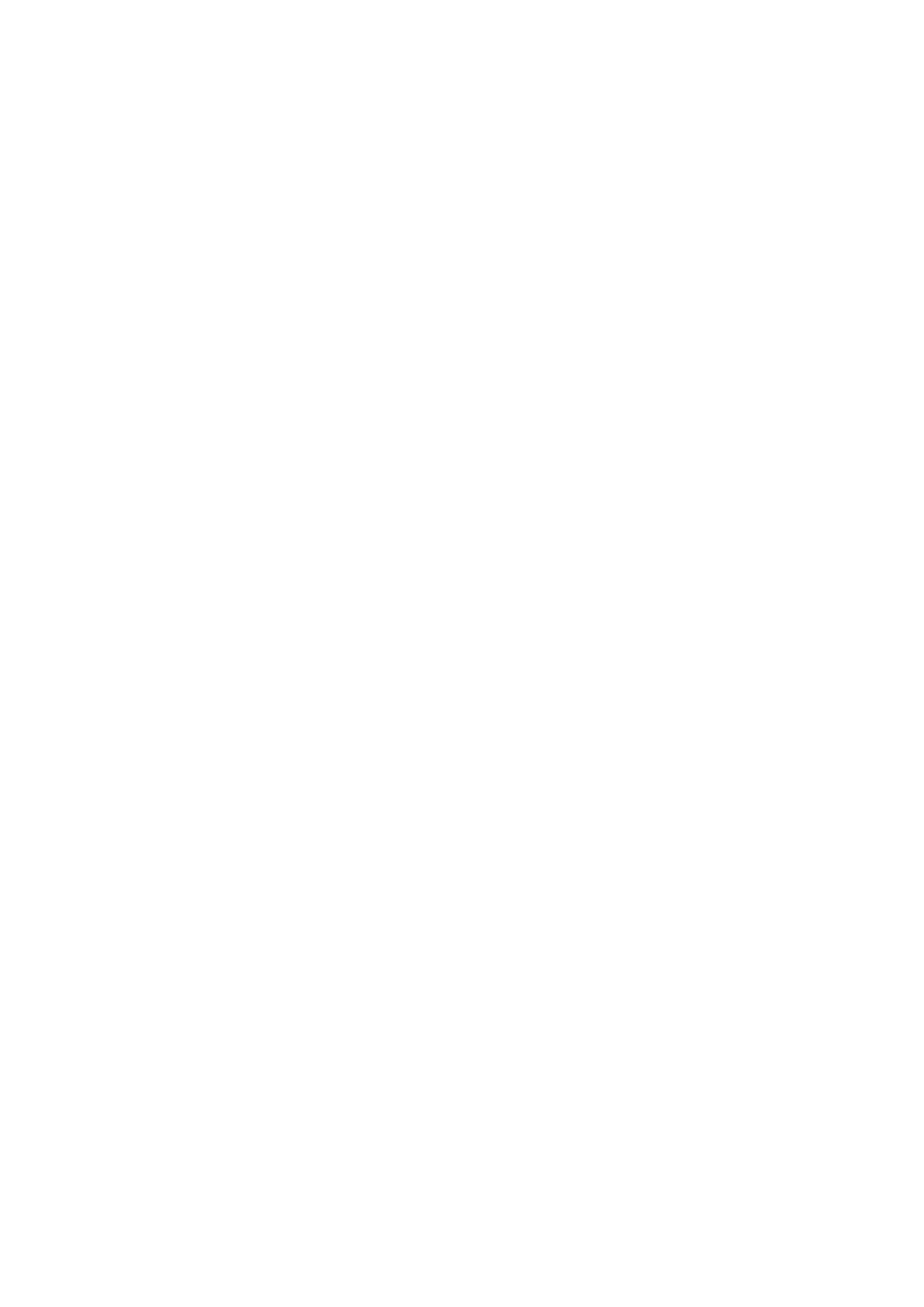#### **I. The different concepts of the rule of law**

*1. What are the relevant sources of law (e.g. the Constitution, case-law, etc.) which establish the principle of the rule of law in the legal system of your country?*

Spanish law incorporated the principle of the rule of law in the Political Reform Act (Act 1/1977, 4 January), legal beam in the transition from the authoritarian regime established during the Civil War (1936-1939) towards democracy, consolidated by the Constitution adopted in 1978. The 1978 Spanish Constitution (hereinafter CE), supreme law of the Spanish legal system, underlines in its preamble the intention of "Consolidating a State of Law which ensures the rule of law as an expression of the popular will". Throughout the constitutional provisions, the term "Estado de Derecho" , with Germanic origin (*Rechstaat*), is commonly used in the sense of "rule of law" ("imperio de la ley"). Its first article reads:

"Spain is hereby established as a social and democratic State, subject to the rule of law, which advocates as the highest values of its legal order, liberty, justice, equality and political pluralism" (Article 1.1 CE).

This general declaration unfolds in a series of provisions giving a specific shape to the rule of law. Article 9, paragraph 3, establishes a set of related principles:

"The Constitution guarantees the principle of legality, the hierarchy of legal provisions, the publicity of legal enactments, the non-retroactivity of punitive measures that are unfavourable to or restrict individual rights, the certainty that the rule of law will prevail, the accountability of the public authorities, and the prohibition against arbitrary action on the part of the latter" (Article 9.3 CE).

Title I of the Constitution, on fundamental rights and public liberties, establishes and guarantees some principles that are directly linked to the rule of law: citizens equality before the law, liberty and personal safety, legal basis for criminal and administrative penalties or the rights to effective legal protection and fair trial (Articles 14, 17, 25 and 24, pars. 1 and 2 CE, respectively). This latter right is directly linked to the constitutional regulation of the judicial power, exercised "by Judges and Magistrates of the Judiciary who shall be independent, irremovable, and liable and subject only to the rule of law" (Article 117.1 CE). The Constitution of 1978 has stressed that administrative authorities should act "fully subject to justice and the law" (Article 103.1 CE). This latter rule is guaranteed in Article 106 CE:

"1. The courts control the power to issue regulations and to ensure that the rule of law prevails in administrative action, as well as to ensure that the latter is subordinated to the ends which justify it.

2. Private individuals shall, under the terms established by law, be entitled to compensation for any loss that they may suffer to their property or rights, except in cases of force majeure, whenever such loss is the result of the operation of public services".

Finally, the Constitution compels the compliance with rule of law basic guarantees even in extreme circumstances: "Proclamation of states of alarm, emergency and siege shall not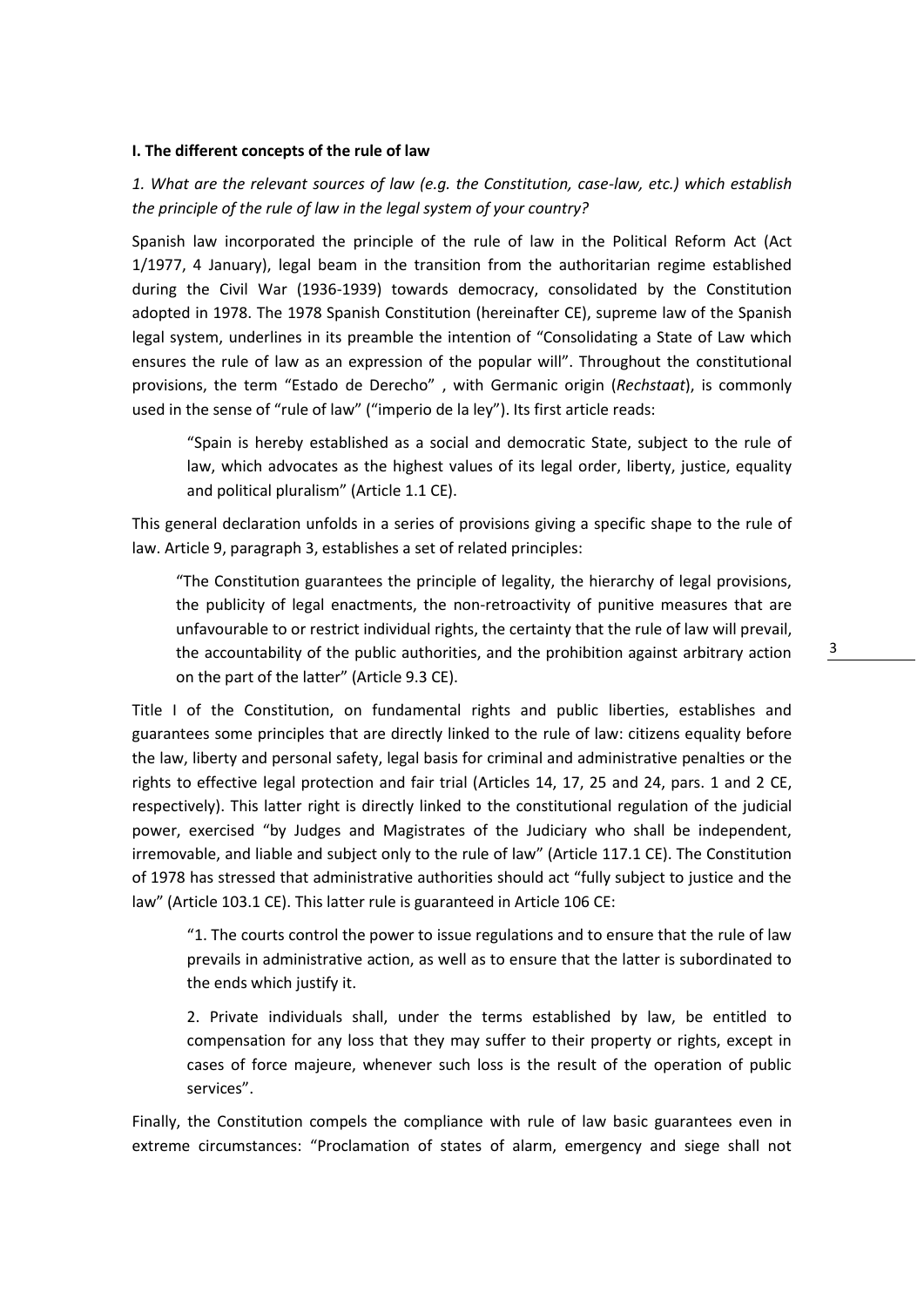modify the principle of liability of the Government or its agents as recognised in the Constitution and the law" (Article 116.6 CE).

## *2. How is the principle of the rule of law interpreted in your country? Are there different concepts of the rule of law: formal, substantive or other?*

The Spanish Constitution is fully aware of the principle's grounds: "The human dignity, the inviolable and inherent rights, the free development of the personality, the respect for the law and for the rights of others are the foundation of political order and social peace" (Article 10.1 CE).

Academic literature normally upholds a substantive conception of the rule of law, directly linked to the popular origin of power, democracy and respect for fundamental rights. That is the conception inspiring the constitutional text (namely, Articles 1, 9, 10 and 53 CE) in harmony with the Council of Europe (Preamble and Article 3 of the Statute of the Council of Europe, signed in London on 5 May 1949) and the European Union (Articles 2, 6 and 7 of Treaty on the European Union). Spain joined those organizations in 1977 and 1985, respectively.

Spanish constitutional case law has not explained the concept of the rule of law in detail: that principle is normally used along with other more specific texts that offer a range of rules determinative of the case to be adjudicated. Among the first decisions, Judgment 58/1982, 27 July, affirms that "the rule of law seeks to establish a government of laws and not of men". This aspiration should not hide that there is no legislator, no matter how wise, who is able to approve laws exempt from misuse by rulers. This realization leads to a very relevant principle: "mere possibility that legislation might be abused by authorities is never reason enough to declare it unconstitutional" (Judgment 58/1982, 27 July, § 2; also, Judgments 132/1989, 18 July, § 14; 204/1994, 11 July, § 6; 235/2000, 5 October, § 5; 134/2006, 27 April, § 4; 238/2012, 13 December, § 7).

Some Judgments devoted to issues regarding sources of Law or their judicial application offer more elaborate ideas on the rule of law. It is established case law that the principle of legal certainty (Article 9.3 CE) "should be understood as certainty about the applicable law and the interests legally protected (Judgment 15/1986, 31 January, § 1), as the reasonable expectation of the citizen in how public power is going to apply the Law (Judgment 36/1991, 14 February, § 5), or as the clarity of the legislator instead of the normative confusion (Judgment 46/1990, 15 March)". All these requirements are specific to the rule of law and, therefore, must be scrupulously respected by all public authorities and, even, by the legislator itself. Furthermore, "without legal certainty, there is no rule of law true to its name. Reasonable foreseeability of the legal consequences of behaviour, according to the legal system and its application by the courts, allows citizens to enjoy peaceful coexistence and guarantees social peace and economic development" (Judgment 234/2012, 13 December, § 8). So that if the content or omissions of the rules within the legal system, taking into account the interpretation standards admitted in Law, give raise to confusion or doubts that generate an uncertainty reasonably unsurmountable about the demandable behaviour for its fulfilment or about the forecast of its effects, we may conclude that the rule violates the principle of legal certainty (Judgments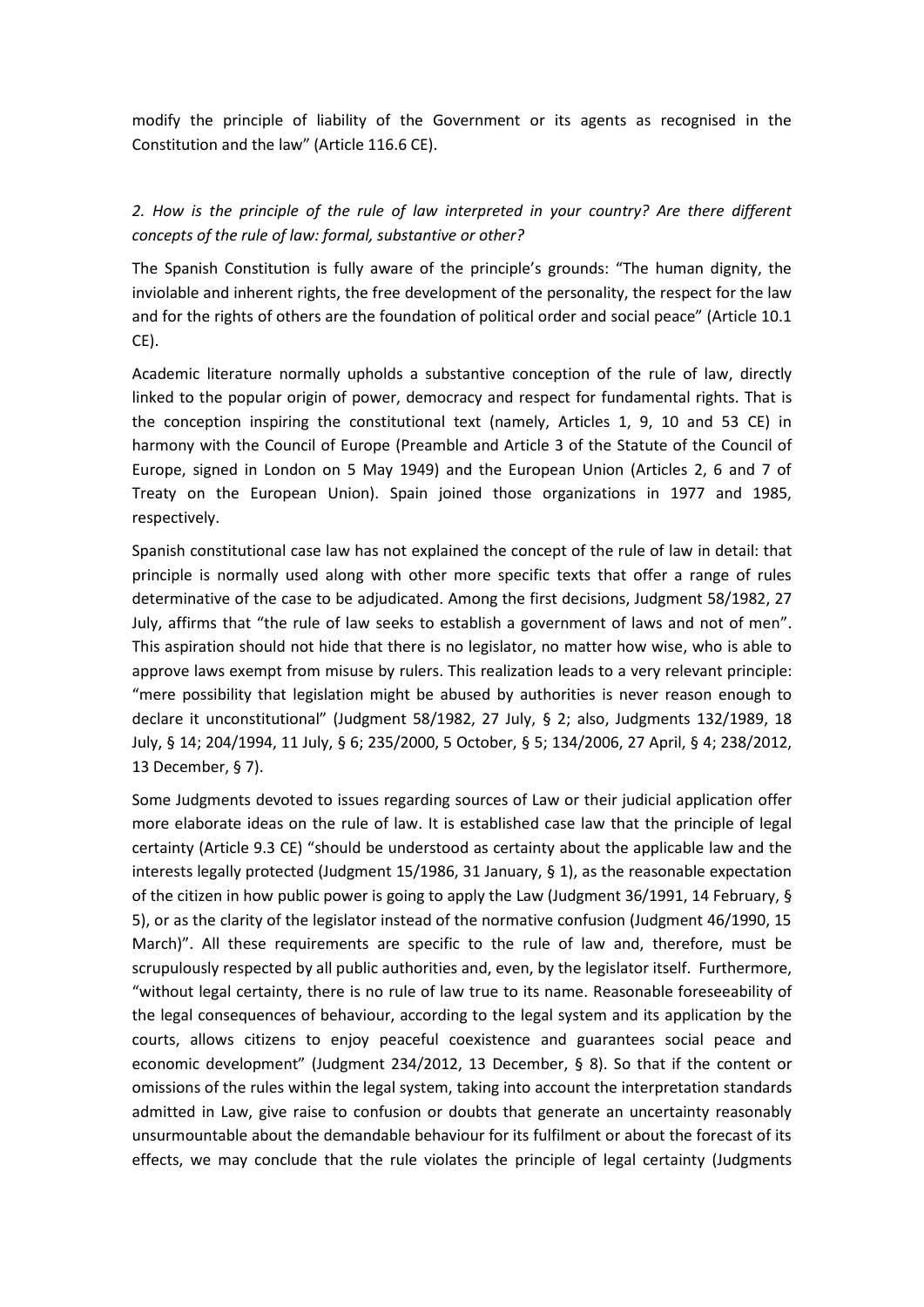150/1990, 4 October, § 8; 142/1993, 22 April, § 4; 212/1996, 19 December, § 15; 104/2000, 13 April, § 7; 96/2002, 25 April, § 5; 248/2007, 13 December, § 5; 234/2012, 13 December, § 8).

Furthermore, Spanish case law upholds that the independence of the Judicial Power "represents a key element in our legal system as it also does in every other State subject to the rule of law". The Spanish Constitution establishes a judicial "power", highlighting this point; whereas that term is not used when regulating the remaining traditional powers of the State, such as the legislative and the executive. Case law adds that the independence of the judicial power protects all and every Judge who exercise jurisdiction in the adjudication of cases (Judgments 108/1986, 29 July, § 6; 238/2012, 13 December, § 7). In the exercise of their constitutional role, Judges and Courts are independent because they are subject only to the law. Judicial independence and subjection to the rule of law are two sides of the same coin. That means that Judges are not subject to orders, instructions or indications from any other public power, especially the executive (Judgments 37/2012, 19 March, § 4; 58/2016, 17 March, § 4).

### *3. Are there specific fields of law in which your Court ensures respect for the rule of law (e.g. criminal law, electoral law, etc.)?*

The rule of law has assumed quite a relevant role in the constitutional case law concerning the judicial power: more precisely, the independence of justice, the impartiality of judges and its government, the General Council of the Judicial Power. Moreover, the concept of rule of law has been relevant to set out the scope of the jurisdiction exercised by the courts: especially when it comes to identifying the areas without judicial control and the problems about the execution of judgments contrary to the interests of the Executive.

Article 24.2 CE does not expressly mention the citizens' right to an impartial judge. However, the constitutional case law did not hesitate to read such a right into the Spanish Constitution. Impartiality of judges is a fundamental guarantee for the administration of justice because "without an impartial judge, there is not proper jurisdictional process". Therefore, judicial impartiality, acknowledged in Article 6.2 of the European Convention for the protection of human rights (ECHR) has been declared to be an implicit aspect of the right to due process, with especial relevance in the criminal field. The acknowledgement of this right entails the guarantee that the courts are not prejudiced against the accused. The case law protects not only the subjective impartiality but also its objective dimension, which ensures that the judge approaches the *thema decidenci* without having any previous opinion about it (Judgements 26/2007, 12 February, § 4; 47/2011, 12 April, § 9; 60/2008, 26 May, § 3).

The Spanish constitutional court rendered a decisive Judgment 145/1988, 12 July, declaring unconstitutional the law allowing, for reasons of efficiency, the investigating judges (*Juzgado de instrucción)* to render judgment in cases for less serious offences they had been investigating. The constitutional court severed in a definitive manner the investigating and the adjudicating roles of criminal judges. It expressly affirmed that all criminal procedures should respect the constitutional guarantees, Article 24.2 among others, given the configuration of our legal system based on the rule of law, quoting article 1.1 of the Constitution (Judgment 145/1988, § 5). As a result, the legislator passed an Act establishing new criminal judges (*Juzgados de lo Penal*), to hear and decide criminal cases coming from the investigating judges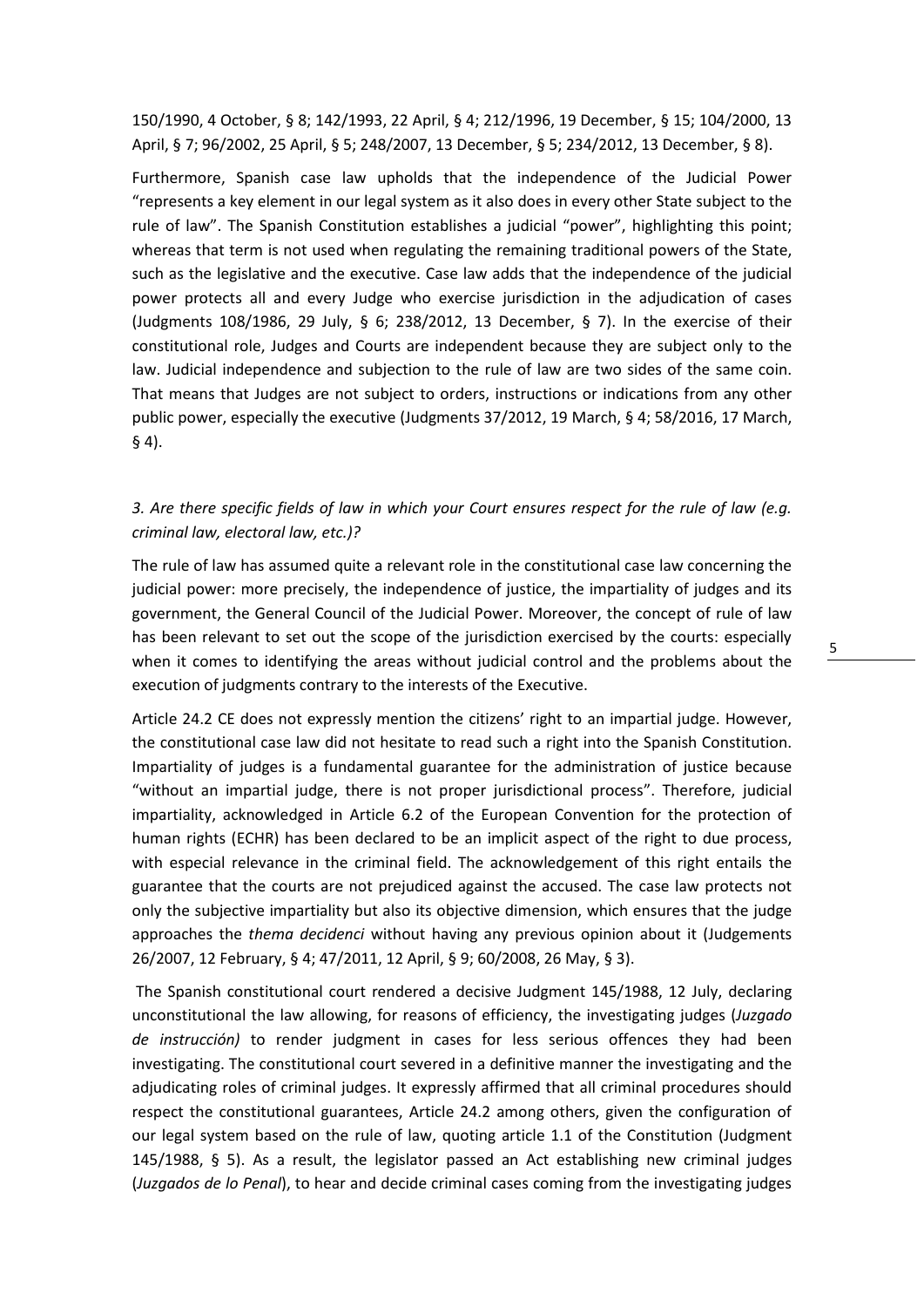that are not under the jurisdiction of the Provincial Courts, which are in charge of the more serious crimes.

Secondly, case law on the rule of law concerning criminal law develops substantive aspects, under the constitutional provision enacting that the *ius puniendi* is subject to the legality principle (Article 25 CE); as for the procedural aspects, the Constitution has enacted due process (Article 24 CE). The wide power enjoyed by administrative authorities to impose fines and other penalties under Spanish law (other than deprivations of liberty, prohibited by art. 25.3 CE) has its own chapter in the case law. Furthermore, constitutional judgments have declared, in light of rule of law principles, that the Spanish Constitution prohibits courts to take into account evidence obtained in violation of human rights. This illicit evidence doctrine was adopted in Judgment 114/1984, 29 November, because of the preferential position that fundamental rights enjoy in the Spanish legal system under the Constitution (Article 10.1 CE). Individual rights are inherent to the rule of law (Judgement 25/1981, 14 July, § 5 which made reference to STC 114/1984, § 3). This constitutional case law had a direct impact on the legislation. The Judicial Power Organic Act, July 1985 (LOPJ), establishes that all procedures must respect *bona fide* and that evidence obtained violating fundamental rights, directly or indirectly, shall have no effect (Article 11.1 LOPJ).

Thirdly, rule of law doctrines have shaped the sources of law: there are relevant cases concerning the temporal effects of legal reform, institutional limits to laws adopting the annual budget or constitutional restrictions imposed to the singular acts. The rule of law is also an important consideration in the string of cases dealing with the secessionist challenge that is swelling in Catalonia.

Spanish constitutional case law has denied that new laws, adopted by a democratic parliament, must respect vested rights. The principle of the non-retroactivity of laws (Article 9.3 CE) concerns only, besides unfavourable criminal law, those laws that "restrict individual rights". The Spanish court has read this provision very narrowly, in order to avoid confusion with the *ius quaesitum*, as protecting from retroactive laws only the fundamental rights listed in Title I of the Constitution. The 1978 constitutional text did not use the expression "acquired rights" purposely, because prohibiting parliament to change rights granted under the legislation to be abrogated would not be in accordance to the rule of law in a democratic State. A basic premise associated to the democratic principle is that the legislator from the past cannot bind the legislator for the future. Therefore, there is no right to the immutability of the law and of those situations created under its empire. Even if adoption of new laws has some limits connected to the legal certainty principle, there is no constitutional obstacle to change them (Judgments 27/1981, 20 July, § 10; 108/1986, 29 July, § 19; 97/1990, 24 May, § 4; 56/2016, 17 March, § 3).

The Annual Finance Act must include all public expenditures and revenues; otherwise, it would be null and void. The public budget or appropriations law has a "reserved content" by direct constitutional imperative (Article 134.2 CE). The constitutional court has declared that Parliaments (the national *Cortes Generales* as well as the legislative assemblies for the 17 Autonomous Communities) must respect literally the budgetary principle of universality, because it derives directly from the rule of law: only if the annual appropriation bill includes all expenditures and estimates of revenue can Parliament perform its democratic role and the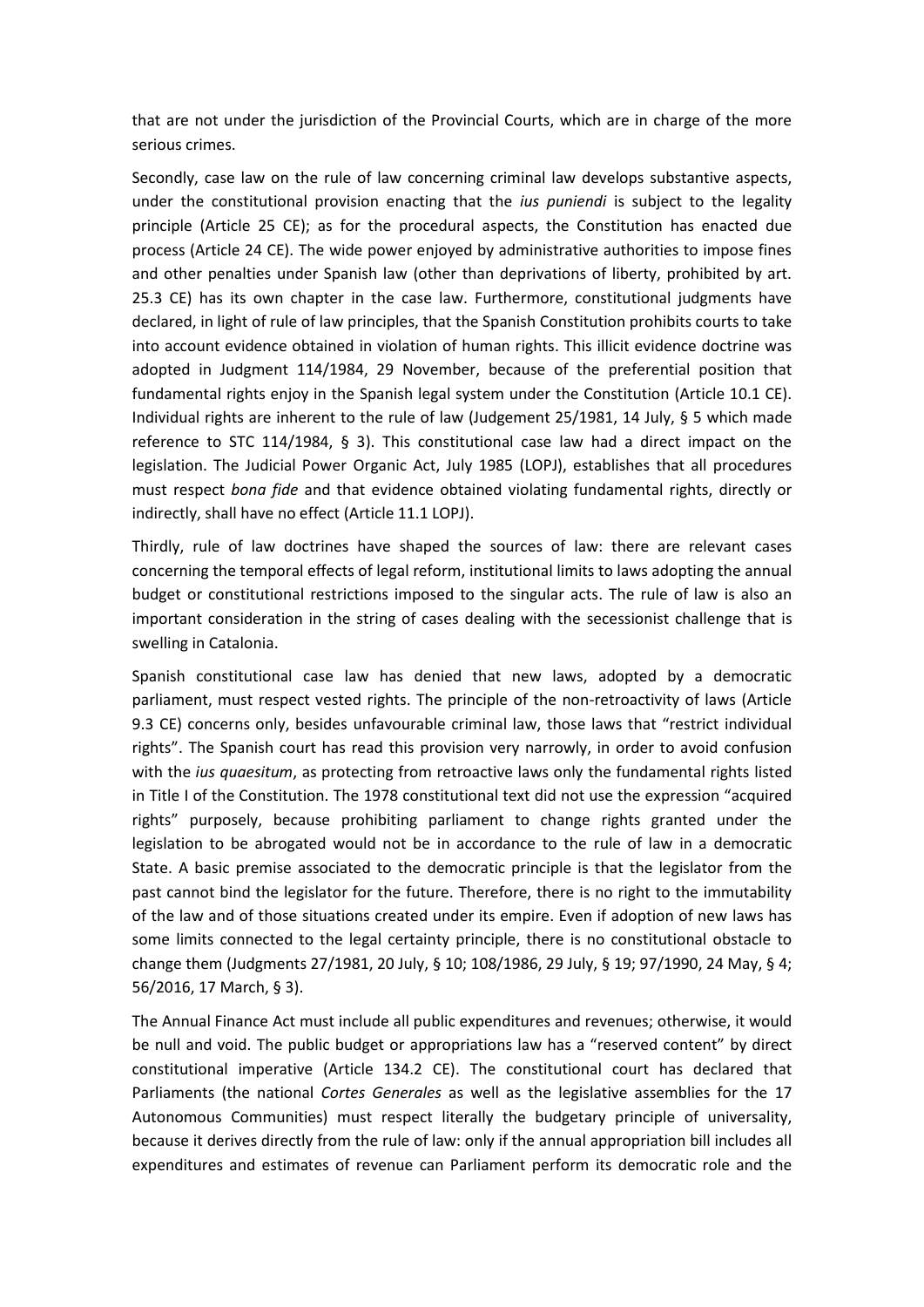citizens form an informed opinion on the subject (Judgements 3/2003, 16 January, § 4; 9/2013, 28 January, § 3 3; 206/2013, 5 December, § 5).

Spanish constitutional case law has established strict limits to the adoption of ad-hoc legislation or singular acts. Two varieties have been discerned: acts passed by Parliament adopting specific measures of an executive nature, not general rules; or acts addressed to one individual in regard to his or her particular circumstances, that exhausts their content and efficacy in the adoption and execution of a measure taken by the legislator for this specific situation non applicable to any other case. The Spanish court has accepted the constitutional validity of this kind of legislative enactment, but just as an exception. Consequently, singular or ad-hoc laws are subject to strict limits deriving from the Constitution, namely: the principle of equality; the interdiction to condition the exercise of fundamental rights, subject matter reserved to general laws; and "those other exceptional cases that cannot be regulated in any other way for reasons of an extraordinary transcendence and complexity reasons, that cannot be addressed by administrative authorities in the exercise of their legal prerogatives under the legality principle" (Judgments 166/1986, 19 December, § 11; 48/2005, 3 March, §§ 6, 7; 129/2013, 4 June, § 4; 231/2015, 5 November, § 10; 170/2016, 6 October, § 4). The case law has also added that all singular or ad-hoc acts, whether they take private property or not, must respect the fundamental right to an effective judicial protection (Article 24.1), particularly if they affect the execution of judicial decisions (Judgments 73/2000, 14 March, § 11; 312/2006, 8 November, § 4; 233/2015, 5 November, § 15).

Finally, the Spanish case law has also been forced to remind that public authorities should abide by the Constitution: at a minimum, they must exercise their powers respecting the Constitution and the legal system: a duty directly flowing from our constitutional rule of law (Judgment 259/2015, 2 December, § 4). This respect for the Constitution embodies the submission of all authorities to the popular will, as expressed by the constituent power (Judgments 10871986, 29 July, § 18; 238/2012, 13 December, § 6). In a constitutional State, the democratic principle is linked to the unconditional primacy of the Constitution: all decisions adopted by public authorities must abide by the Constitution with no exception, without leaving any open space of immunity (Judgement 42/2014, 25 March, § 4). Therefore, the Parliament of Catalonia's resolution initiating a self-determination procedure after the regional elections held in September 2015, runs against the rule of law and against the democratic legitimacy of the Parliament of Catalonia, which is acknowledged and protected by the Constitution itself. Constitutional legality cannot be subordinated to democratic legitimacy in the social and democratic State subject to the rule of law that the Constitution of 1978 has established. The legitimacy of political action or policy rests on its accordance to the Constitution and the legal system. Without this accordance, there is no such legitimacy. In a democratic conception of power, there is no legitimacy but that which is founded in the Constitution (Judgment 259/2015, 2 December, § 5).

7

*4. Is there case-law on the content of the principle of the rule of law? What are the core elements of this principle according to the case-law? Please provide relevant examples from case-law.*

See the answer to question 2.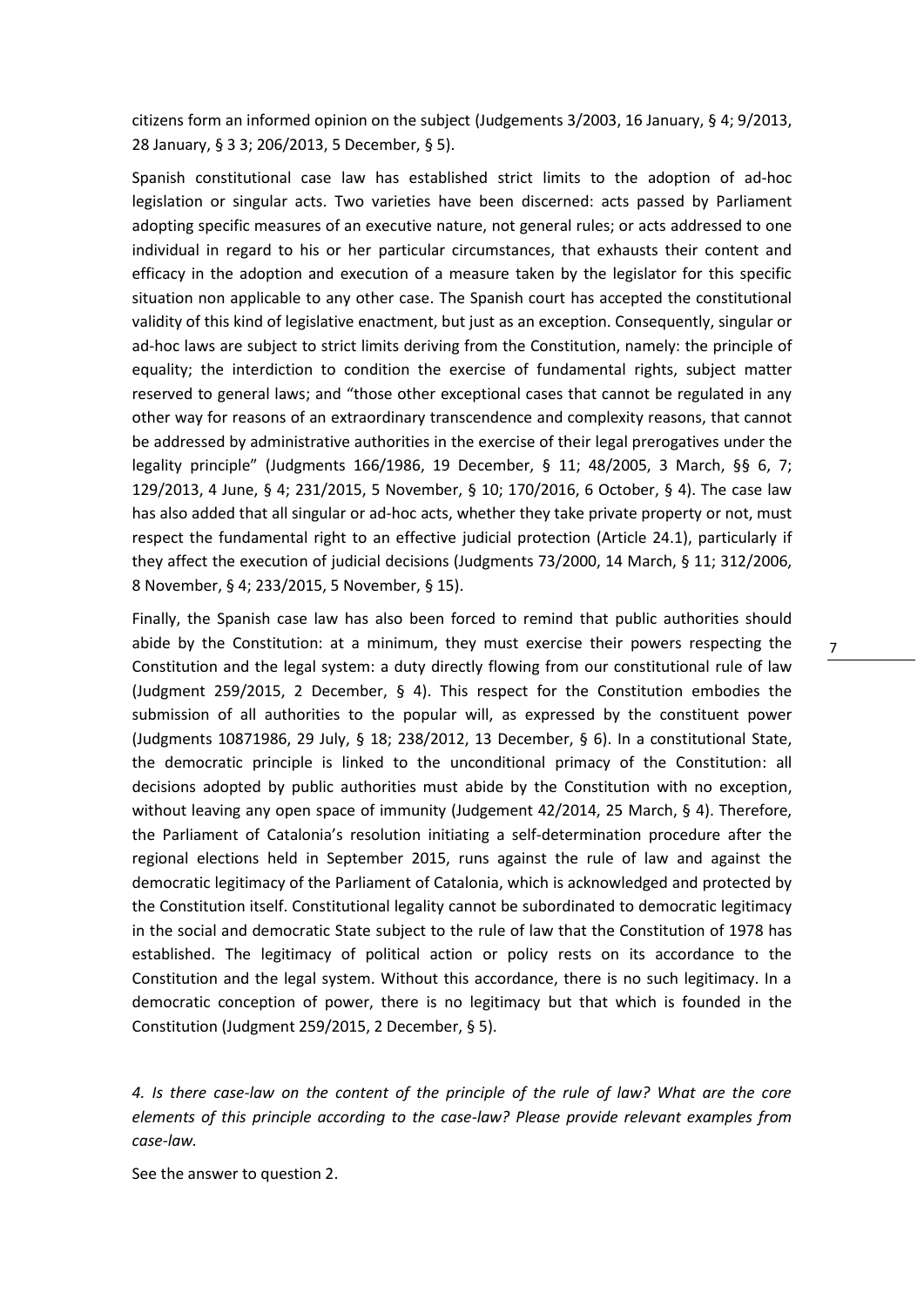*5. Has the concept of the rule of law changed over time in case-law in your country? If so, please describe these changes referring to examples.*

No.

*6. Does international law have an impact on the interpretation of the principle of the rule of law in your country?*

Yes. Article 10.2 of the Constitution provides: "The principles relating to the fundamental rights and liberties recognised by the Constitution shall be interpreted in conformity with the Universal Declaration of Human Rights and the international treaties and agreements thereon ratified by Spain".

The fact that Spain is member of both the Council of Europe and the European Union (since 1977 and 1985, respectively) has provided the application of this constitutional rule with a clear European bias. The European Convention for the protection of human rights (ECHR) and its protocols are the legal text that had the biggest interpretative influx in the application of the Spanish Constitution. The case law has also noticed the effect of the EU law in the field of fundamental rights before the Treaty of Lisbon (2007-2009) provided the fundamental rights Charter with legal binding effect.

The Kingdom of Spain has ratified many international treaties about human rights, starting with the United Nations international covenants of 1977 on civil and political rights and on economic and social rights. Those international treaties form part of binding Spanish law (Art. 96 CE) along with many others, for example the treaties for the prevention and punishment of genocide, protecting the rights of women and the convention on the rights of the child.

It should be highlighted that, under the Constitution of 1978, international treaties, once they are officially published in Spain, become incorporated into its legal system with full legal force (Article 96.1 CE; Judgments 140/1995, 28 September, § 3; 197/2006, 3 July, § 3). The 1978 Constitution also provides that Spain might conclude "treaties by which powers derived from the Constitution shall be vested in an international organisation or institution" (Article 93 CE). This provision forms the basis for the participation of the Kingdom of Spain in the European Union and its law (Declarations of the Constitutional Court 1/1992, 1 July and 1/2004, 13 December).

The Spanish constituent power, in 1977, acknowledged the will of the Nation to join an international legal order supporting the protection of human rights, as well as our agreement with the values and interests protected by those international conventions (Judgment 91/2000, 13 March, § 7). As the Constitutional Court said in Judgment 21/1981, 15 June, the fundamental rights written in the Constitution respond to the system of values and principles underlying the Universal Declaration of Human Rights and the international treaties on human rights ratified by Spain, which also inspire all the Spanish legal system (Judgment 21/1981, § 10).

The constitutional case law shaping the rule of law in Spain has drawn inspiration directly on the European law on human rights: the Rome Convention of 1950 has played a particularly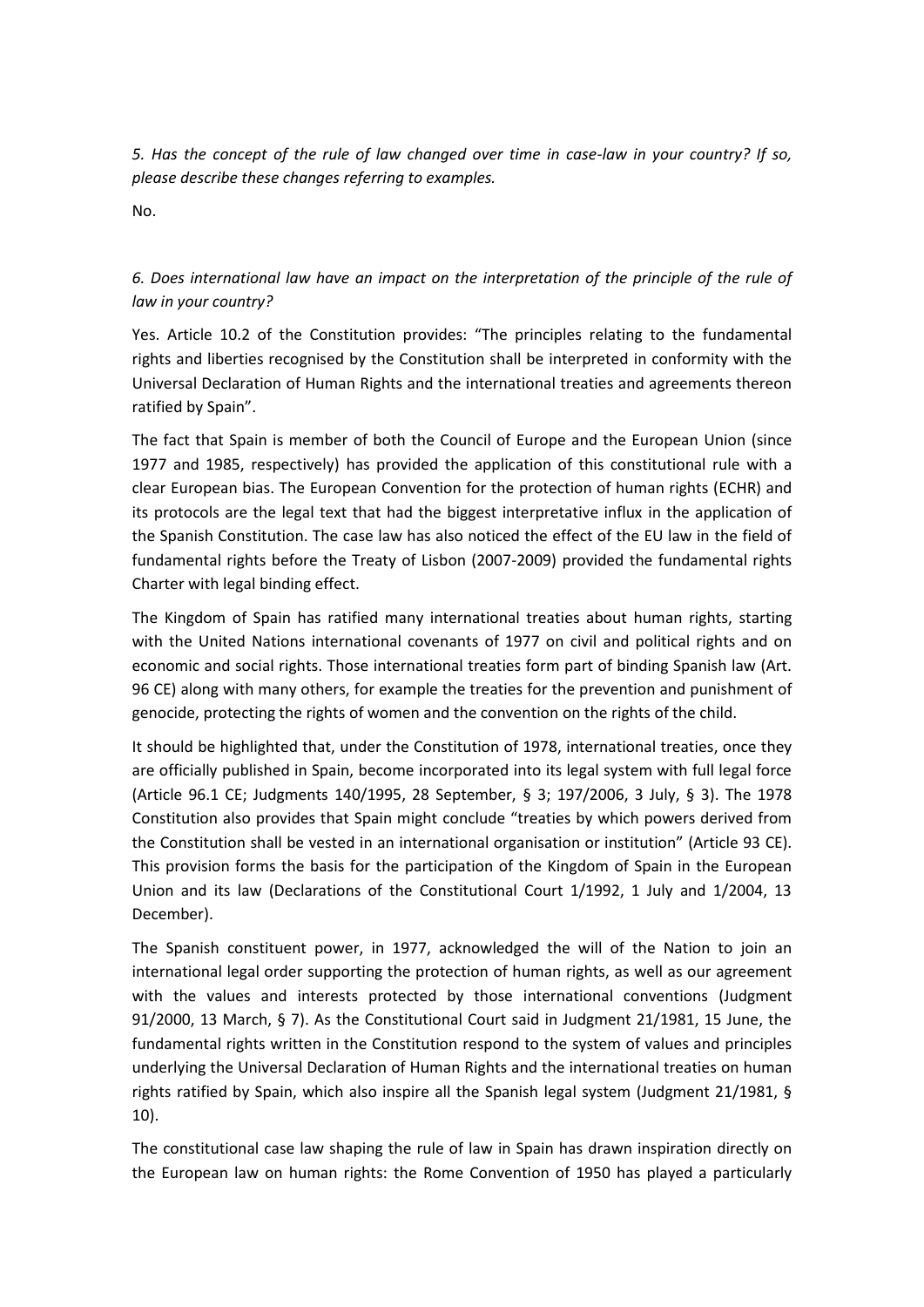important role. We can recall, among many examples, the case law on the right to a public trial. Judgment 96/1987, 10 June, concluded that the publicity of judicial trial fills such an important place in the rule of law, that is a condition for the constitutional legitimacy of the judicial administration of justice (quoting Article 6.1, Convention of Rome, Judgment 96/1987, § 2; 56/2004, 19 April, § 5). The same can be said about the right to an impartial judge, as we have seen previously (Judgment 183/2014, 22 July, § 3). Article 5 of the European Convention on Human Rights has also played an important role in the interpretation of the right to personal liberty: for example, when the Court declared that custody by police officers was subject to very strict time limits (Judgments 31/1996, 27 February, § 4; 224/1998, 24 November, § 3).

#### **II. New challenges to the rule of law**

## *7. Are there major threats to the rule of law at the national level or have there been such threats in your country (e.g. economic crises)?*

The main current problem confronted by the rule of law in Spain has been created when one of the seventeen Autonomous Communities forming the Spanish State proclaimed its intention to become independent in order to establish a Republic in Catalonia. The constitutional court has upheld on many occasions that only reforming the Constitution of 1978 could that result be achieved. Article 2 declares that "The Constitution is based on the indissoluble unity of the Spanish nation, the common and indivisible country of all Spaniards": Therefore, it cannot be accepted that the Catalonian people is sovereign, as the Parliament of Catalonia declared in 2013. Furthermore, none of the many declarations and laws passed by the nationalist majority at the Parliament sitting in Barcelona in flat contradiction to the Spanish Constitution have any legal validity. The unconditional primacy of the Constitution demands that every decision adopted by public powers abides by the Constitution with no exception (Judgment 42/2014, 15 march, § 3).

After that decision was rendered, autonomic elections were held in Catalonia. A coalition of nationalist parties obtained a majority of seats in Parliament ((72 out of 135) with 48 per 100 of the vote. The new Parliament voted to open a "political procedure in Catalonia as a result of the elections held on 27 September 2015", once again on the basis of the Catalonian people sovereignty, in order to achieve political independence. The constitutional court declared invalid the aforementioned parliamentary decision (Judgment 259/2015, 2 December). Since that date, many legislative acts have been declared null and void for violation of both the Spanish Constitution and the Catalonian By-Law of Autonomy. The Catalonian legislation declared totally or partially invalid includes several laws adopted to build "the structures of the State" to prepare the future independence: Treasure Administration, Social Protection Agency and a series of strategic infrastructures (Judgment 128/2016, 7 July); Foreign relations of Catalonia (Judgments 228/2016, 22 December, and 77/2017, 21 July); popular consultations through referendum (Judgment 51/2017, 10 May); the establishment of a commission for the national transition and the executive plans to prepare structures for the future State (Judgment 52/2017, 10 May); Property Register of Catalonia (Judgment 67/2017, 25 May); audio-visual communication (Judgments 78/2017, 22 June, and 86/2017, 4 July); abuses in the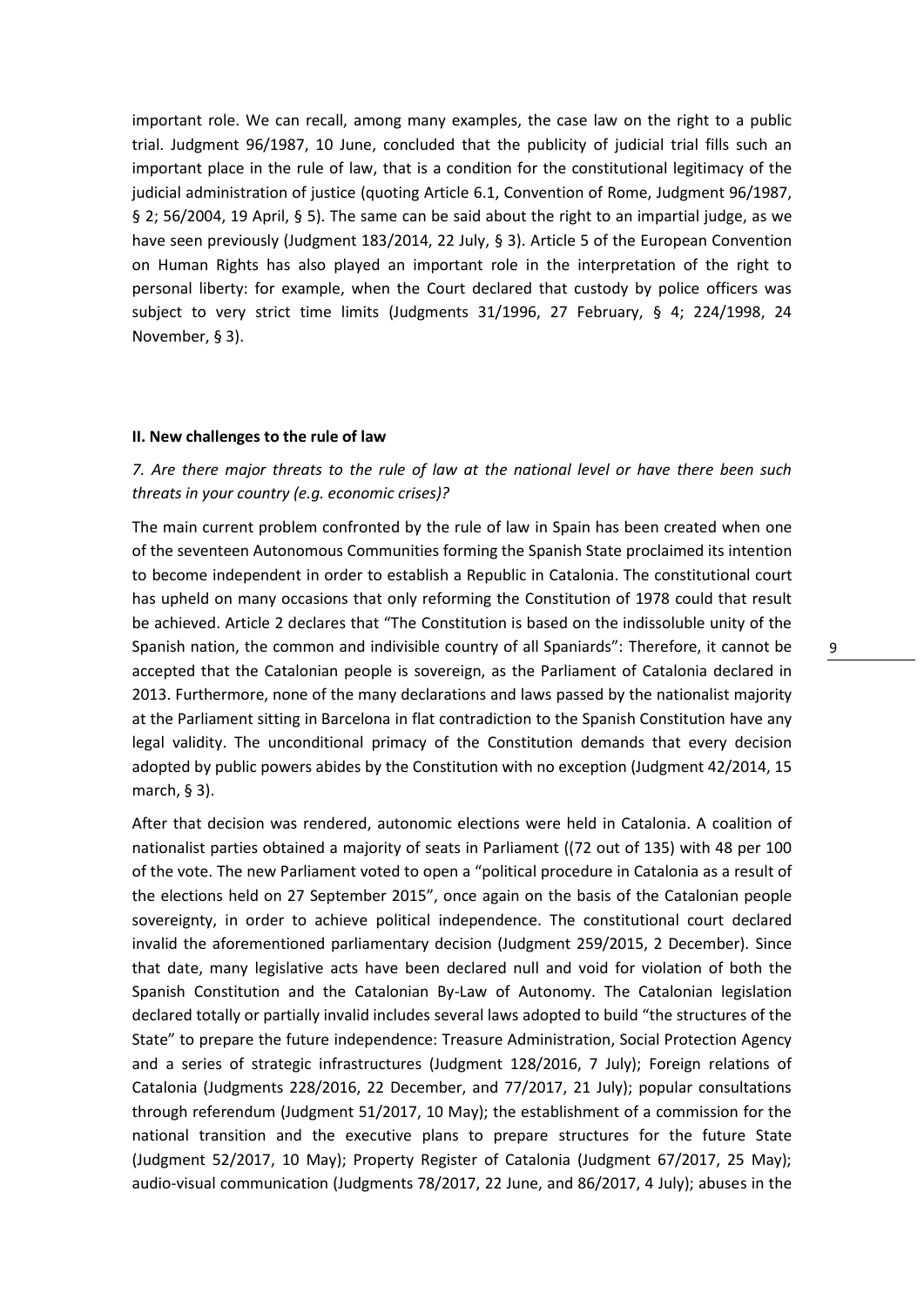regulation of Catalan as an official language along with Castilian (Judgments 87/2017, 88/2017 and 89/2017, 4 July); budgetary or appropriation laws to cover the expenditures derived from the organisation of a referendum about the political future of Catalonia (Judgment 90/2017, 5 July). Moreover, the Court has declared unconstitutional several decisions adopted by the governing bodies of Catalonian Parliament disregarding Judgment 259/2015, 2 December (Orders 141/2016, 19 July; 170/2016, 6 October; and 24/2017, 14 February).

The Catalonian nationalist political parties have declared their intention to disobey the Spanish constitutional court decisions. In the initial declaration, invalidated by Judgment 259/2015, the Parliament of Catalonia stated that, as the representative of Catalan sovereignty and expressing the constituent power, no Catalan authority should abide by any decision adopted by the Spanish state institutions, "particularly the Constitutional Court", in regard to the democratic procedure to disconnect Catalonia from the Spanish state (Parliament of Catalonia Resolution 1/XI, 9 November, 2015, section 6). The situation might come to a head next October the 1<sup>st</sup>, 2017, date when an illegal referendum for the self-determination of Catalonia has been announced.

*8. Have international events and developments had a repercussion on the interpretation of the rule of law in your country (e.g. migration, terrorism)?*

Without doubt. However, our case law does not give any intimation on this matter.

*9. Has your Court dealt with the collisions between national and international legal norms? Have there been cases of different interpretation of a certain right or freedom by your Court compared to regional / international courts (e.g. the African, Inter-American or European Courts) or international bodies (notably, the UN Human Rights Committee)? Are there related difficulties in implementing decisions of such courts / bodies? What is the essence of these difficulties? Please provide examples.*

There are not substantial differences between the different European and Spanish case law. Constitutional case law in Spain agrees with the criteria laid down by the Human Rights European Court in Strasbourg. There are some minor differences in several fields: equality before the law, presumption of innocence and respect for family life.

The Spanish constitutional court has construed the right to equality (Article 14 CE) drawing inspiration directly from Strasbourg case law (Article 14 ECHR and Protocol no. 12, 4 November, 2000). Only one dissonance can be found, as summarized in Judgment 181/2000, 29 June (§ 11): it is constant case law of the Spanish court that the right to equality in Article 14 of the Constitution does not protect the right to be treated differently (Judgment 114/1995, 6 July, § 4). There is no enforceable right in Spanish law to an unequal normative treatment (Judgment 16/1994, 20 January, § 5). Neither it is possible to affirm the existence of any constitutional mandate preventing non-differentiation (Judgment 308/1994, 21 November, § 5). The Spanish Constitution establishes the presumption of innocence (Article 24.2 CE), as it also does the Treaty of Rome (Article 6.2 ECHR). Spanish case law has scarcely developed an external aspect of this fundamental right: the presumption of innocence as applied to situations beyond a judicial procedure or, in other words, the right to be treated as an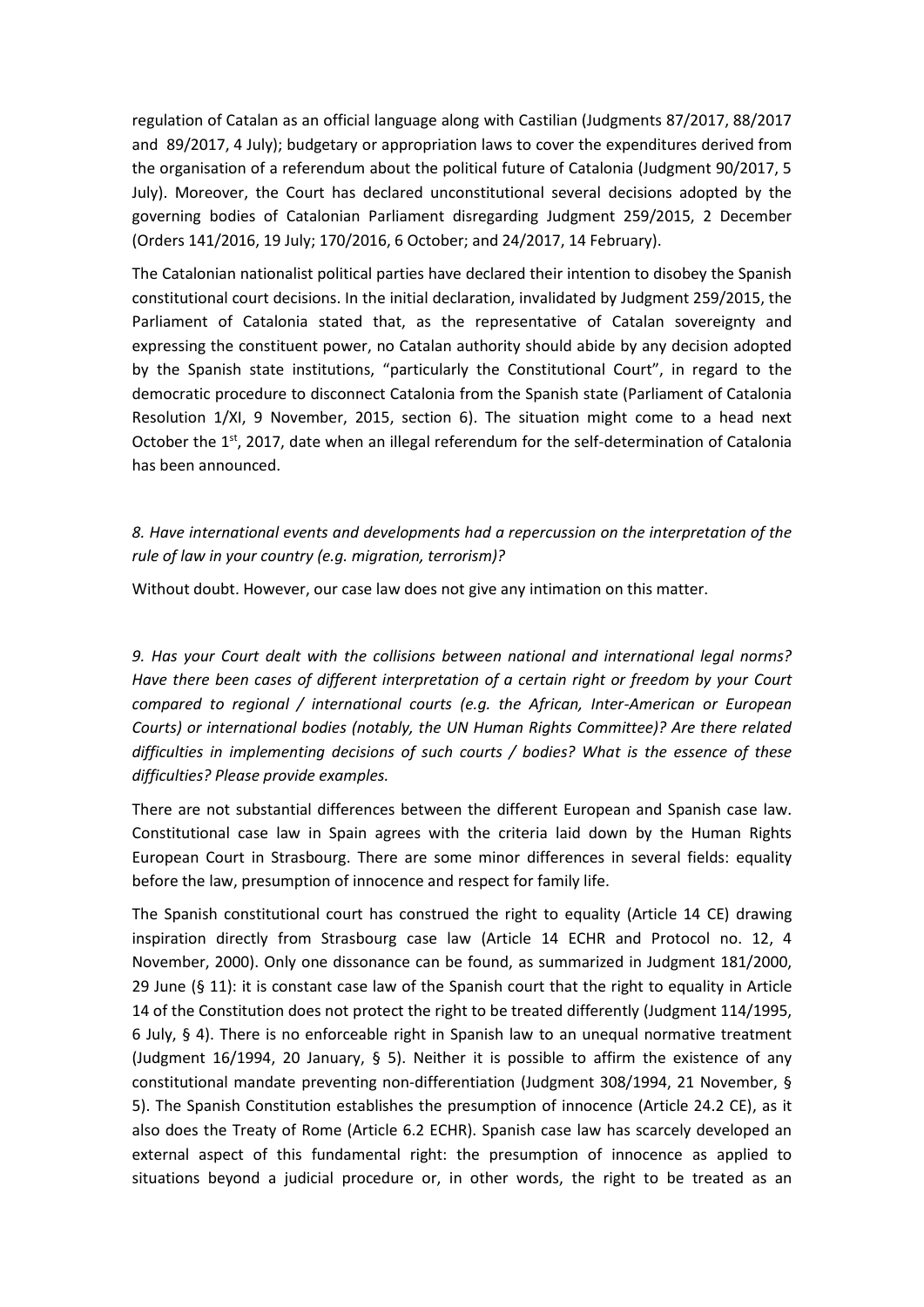innocent person and, therefore, not to suffer any consequence or legal effect derived from the commission of criminal offenses (Judgment 109/1986, 24 September, § 1). Most decisions of the Spanish constitutional court are devoted to the respect of the presumption of innocence within trials: whether a criminal conviction or an administrative penalty are supported by licit and regular evidence. The interdiction to treat someone as guilty when he or she has not been convicted by a court after a fair trial is rarely protected. However, this latter dimension has received considerable attention in the Strasbourg case law.

This apparent contradiction became apparent in the Lizaso Azconebieta case. This person was mentioned in a press conference in the Ministry of Internal Affairs, to declare he belonged to a terrorist organization In fact he had been arrested by the police, but on wrong information so he was soon released. Judgment 244/2007, 10 December, considered that the refusal to compensate for the fact of having been wrongly accused in public of committing serious crimes did not violate his fundamental rights. Regarding the presumption of innocence, the Judgment declared that the right not to suffer the consequences or legal effects linked to crimes should be protected, in Spanish law, under the right to honour or reputation (Judgment 139/2007, 4 June, § 2). The European Court of Human Rights, on the contrary, declared that the relevant right in the case was the presumption of innocence (art. 6.2 ECHR) and found it had been violated by the Spanish authorities In Judgment 28 June 2011 (Application 28834/08), the Strasbourg Court affirms that the presumption of innocence is, indeed, one of the elements of a fair criminal trial. but its scope is wider and it requires that no public authority declares someone guilty before having been declared as such by a Court.

Another point where there is controversy is in the right to familiar privacy (Article 18.1 CE) and the right to respect for family life (Article 8.1 ECHR). In Judgement 236/2007, 7 November, the Spanish constitutional court declared that the right of resident foreigners to family reunification is not a matter reserved to organic law (Article 81.1 CE), and is not subject to legislation (Article 53.1 CE). Judgement 236/2007 underlined the contrast between that European convention and the Spanish case law. "Our Constitution does not acknowledge a right to family life in the same terms that the European Convention on Human Rights has interpreted Article 8.1 ECHR".

Regarding the Court of Justice of the European Union, some differences with Spanish constitutional case law can be detected in issues related to the right to equality and to the European Arrest Warrant.

Spanish labour law has created a Fund to guarantee the payment of employees' outstanding claims in the event of their employer's insolvency. That legislation is in conformity with the EU directive on the insolvency of employers. Spanish social courts had interpreted that the Wages Guarantee Fund should pay only those debts awarded in a judgment or administrative decision, but not those awarded in a conciliation agreement. The Constitutional Court considered that this difference in treatment did not violate the right to equality, because the debts were objectively different (Judgment 306/1993, 25 October). However, the European Court of Justice reached an opposite conclusion: the general principle of equality and nondiscrimination in European Union law precludes a different treatment between compensation granted by a judgment or an administrative decision and "compensation of the same nature agreed during a judicial conciliation procedure" (Court of Justice Judgment *Cordero Alonso*, 7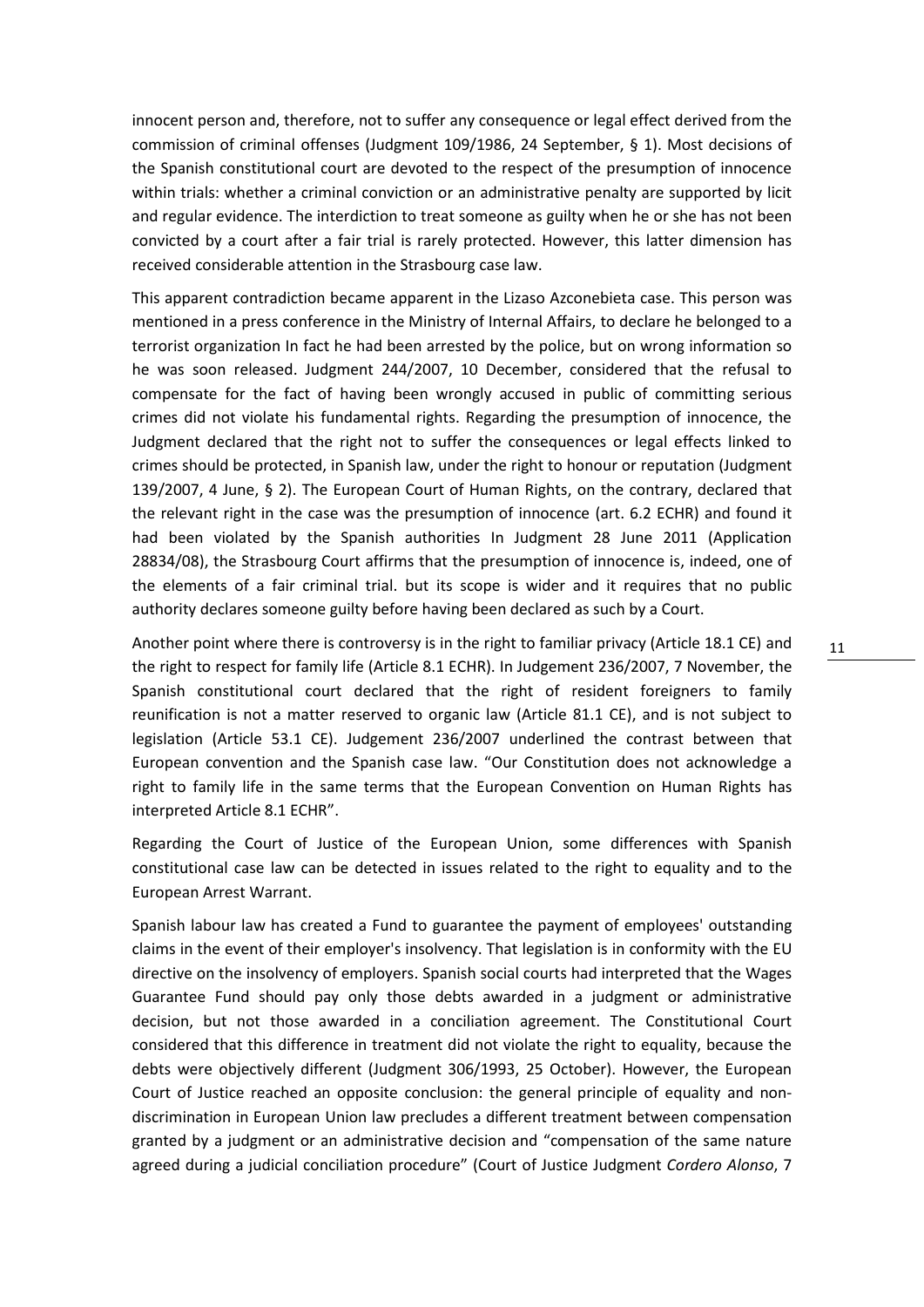September 2006, case C-81/05). In that same Judgement, the Court reminded that since "the general principle of equality and non-discrimination is a principle of Community law, Member States are bound by the Court's interpretation of that principle. That applies even when the national rules at issue are, according to the constitutional case-law of the Member State concerned, consistent with an equivalent fundamental right recognised by the national legal system". Furthermore, in "such a situation, a national court must set aside any discriminatory provision of national law, without having to request or await its prior removal by the legislature, and apply to members of the disadvantaged group the same arrangements as those enjoyed by other workers". This apparent conflict did not have consequences because the Spanish legislator changed the national rules that same year 2006.

In the field of constitutional guarantees in the criminal procedure, the Spanish Constitutional Court had adopted a strict standard on trials *in absentia*. Judgment 91/2000, 30 March, found that the right to defence and due process (Article 24.2 CE) had a core content, to be upheld by Spanish courts in all circumstances, including extradition proceedings and any other form of international cooperation. The Spanish Constitution guaranteed the right of everybody to be present at trial when accused of serious crimes; if somebody was tried *in absentia*, due process implied the right to challenge the conviction. For this reason, Spanish courts could grant the extradition required by countries where conviction in the absence of the accused is lawful, but only conditional to the possibility for the convicted to challenge the decision. This criteria became controverted when applied to the European Arrest Warrant (dissenting votes to Judgment 199/2009, 28 September). In this context, the Spanish court sent its first preliminary reference to the Court of Justice, which rendered the *Melloni* Judgment as a result (Case C-399/11, 26 February 2013). Subsequently, the Spanish court revised its case law to accommodate the European ruling along with the case law of the Strasbourg Court (Judgment 26/2014, 13 February).

Dialogue can also affect European case law. For example, when the European Court of Human Rights had to adjudicate on interception of boats at high seas, it has expressly taken into consideration the criteria set by the Spanish court (ECtHR Decision *Rigopoulos vs. Spain*, 1999; Judgements *Medvedyev vs. France*, 2008 and 2010). In the European Union, Judgment *Unión de Pequeños Agricultores (UPA*, 2002) upholds with a Spanish flavour the right of individuals to the effective protection of the courts guaranteed by the Charter of fundamental rights.

#### **III. The law and the state**

*10. What is the impact of the case-law of your Court on guaranteeing that state powers act within the constitutional limits of their authority?*

Spanish public authorities should abide by the Constitution and the rest of the legal system (Article 9.2 CE). The Constitutional Court, as supreme interpreter of the Constitution (Article 161 CE and Article 1 Organic Act of the Constitutional Court, hereinafter LOTC) must ensure that all authorities respect the Constitution (Judgments 76/1983, 5 August, § 4; 259/2015, 2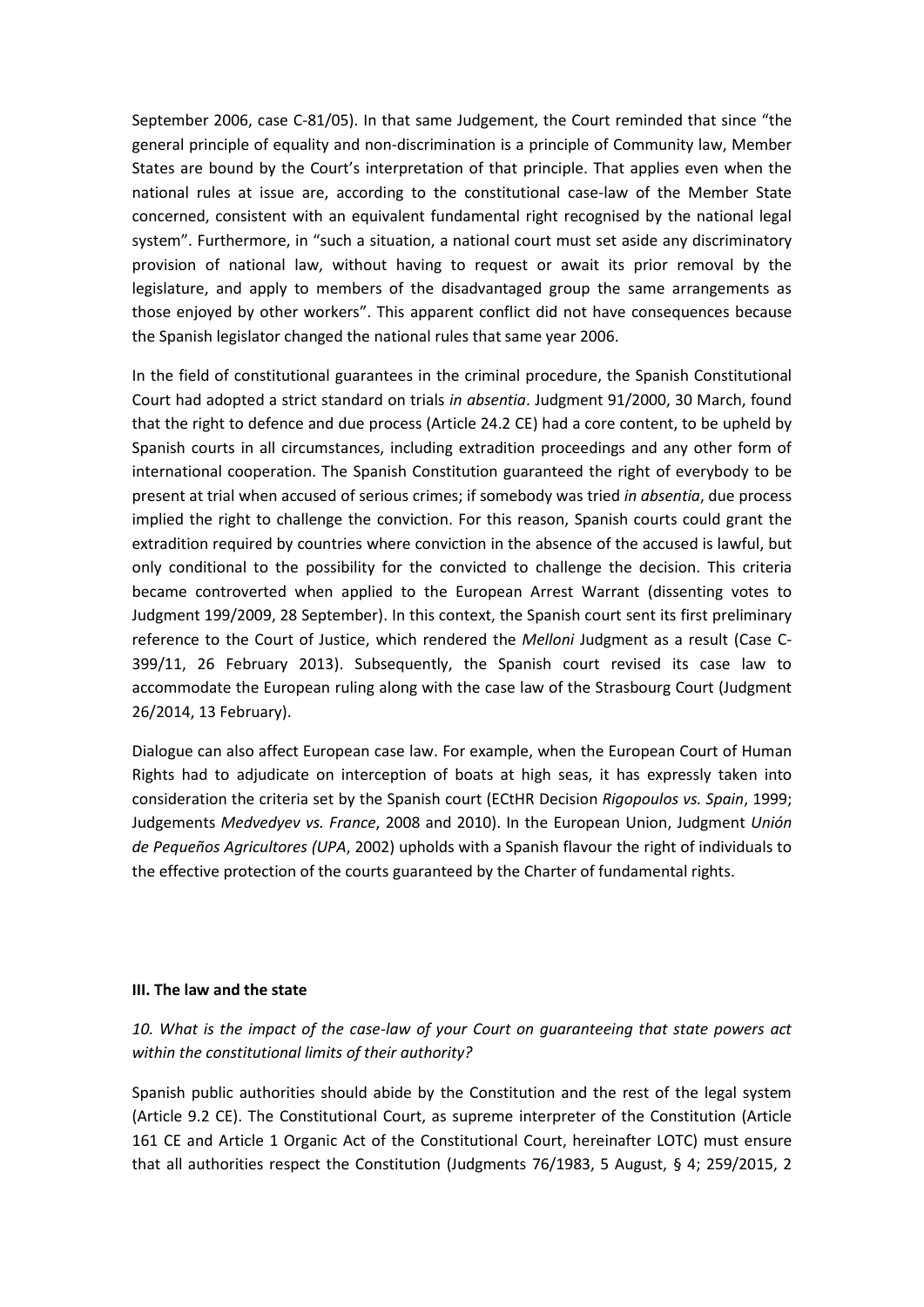December, § 4; and 83/2016, 28 April, § 5). All judgments rendered by the Court must be published in the "Official State Gazette" (BOE). They have *res judicata* effects and are binding on everybody (*erga omnes*: Article 164 CE). The *res judicata* entails two aspects: formally, it means that Constitutional Court judgments cannot be appealed (Article 93.1 LOTC). Secondly, not even the Constitutional Court can ignore the decisions it has already taken. *Erga omnes* means that the Constitutional Court decisions should be applied by all public authorities and that any other similar conflict must be adjudicated in the same terms, except when the Court itself overrules its case law in plenary formation (Article 13 LOTC).

When the Constitutional Court finds a law to be in contradiction with the Constitution, its judgment will declare that legal provision null and void (Art. 39.1 LOTC). This declaration has the effect of *res judicata*; it is binding for all public authorities and it deploys general effects on the day it is published in the official gazette (Article 38.1 LOTC). Therefore, when the Court acts as "negative legislator" there is no need to amend or modify the law: the provisions declared unconstitutional are rendered null directly by the court's decision. Some cases when this situation can be exemplified include the Public Security Act (Judgment 341/1993, 18 November); the Urban Planning Act (Judgment 61/1997, 20 March); some provisions of the 2006 Catalonia By-Law of Autonomy (Judgment 31/2010, 28 June). In some cases, the Court has explicitly stated that the legal provisions declared null and void are expelled from the legal system by the court ruling; no further action is required (Judgments 54/2000, 28 February, 19/1987, 17 February). Legal rules declared unconstitutional cannot be applied from the moment the constitutional ruling is officially published (Judgment 45/1989, 20 February, § 11).

Whenever there is a conflict among public institutions, it is for the constitutional court to declare who has the power to act in the case; the judgment might also declare null and void any decision adopted by the conflicting authorities and decide upon the legal situations created while the conflict was pending (Articles 73.1 and 74.2 LOTC). The Spanish court has adjudicated only two constitutional conflicts among State authorities: on the proper role and composition of the General Council for the Judiciary (Judgment 45/1986, 17 April); and the prerogative to declare urgent parliamentary debates on a Bill before the Senate or Upper Chamber of Parliament (Judgment 234/2000, 3 October).

## *11. Do the decisions of your Court have binding force on other courts? Do other / ordinary courts follow / respect the case-law of your Court in all cases? Are there conflicts between your Court and other (supreme) courts?*

The Spanish Constitutional Court adjudicates questions on the validity of legislation, referred by judicial courts while the case is pending before them; it also hears individual complaints, brought directly by citizens for the protection of their fundamental rights, when judicial remedies have been exhausted (Articles 163 and 161.1.b CE). In the first kind of cases, the Court communicates the ruling on the validity of statutes as soon as it is decided to the judicial courts, which are bound to comply with it; all other courts must follow the declaration that legislation is valid or unconstitutional, as soon as the Judgement is officially published (art. 38.3 LOTC). The declaration that legislation is unconstitutional has no retroactive effect, except in cases of criminal convictions or administrative penalties (Articles 161.1.a CE, 40.1 LOTC).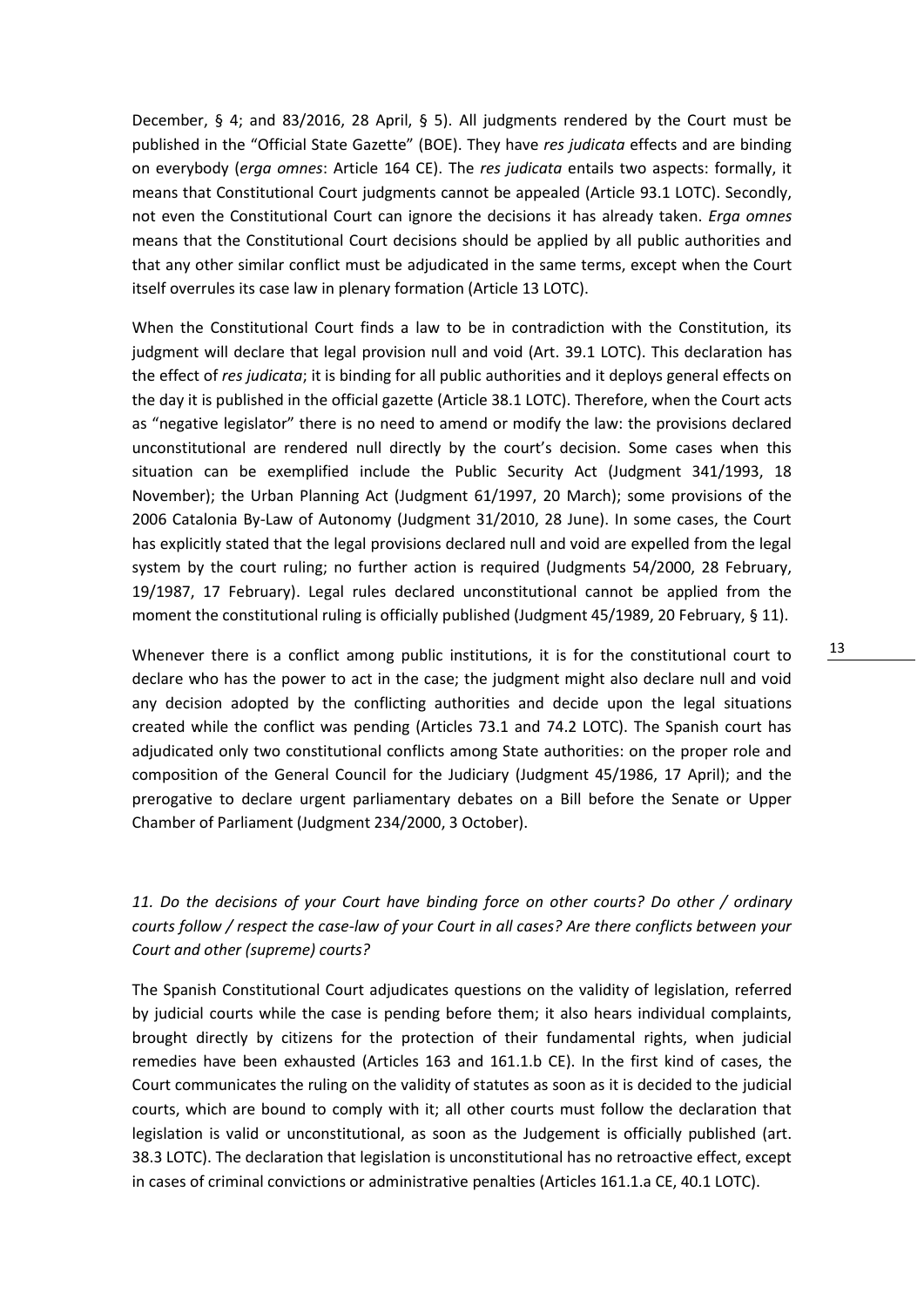Judicial bodies are bound to comply with the operative part of the judgments rendered by the Spanish constitutional court. Also, they must abide by the *ratio decidendi* of constitutional judgments, as far as they offer an interpretation of the Constitution which is binding on all public authorities. The 1979 Act on the Constitutional Court states explicitly that the judicial case law regarding the legal acts affected by constitutional judgments is understood to be modified in the light of the case law emanating from the Constitutional Court (Articles 40.2 and 38.2 LOTC). The 1985 Organic Act on the Judiciary (LOPJ) states that the Constitution is supreme *lex* and, therefore, binding on all judges and courts: they must apply the statutes and other ordinary legislation following the rules and principles enacted by the Constitution as construed by the Constitutional Court in any kind of proceedings (Article 5.1 LOPJ). The fundamental rights and liberties declared by the Constitution enjoy a especial relevance (Article 7, paragraphs 1 and 2, LOPJ).

These legal provisions give expression to principles underlying the Spanish constitutional system. Judgments and decisions adopted by the constitutional court when reviewing the validity of legislation, adjudicating on competence conflicts and protecting fundamental rights creates case law, has a general binding character which the judicial courts cannot ignore. Judgement 302/2005, 21 November, expounded the basic principles and added a caveat: Sometimes when the judicial bodies apply the judgments of this Court they have to interpret their scope, in order to reasonably fulfil its content. As result, this will determine the suitable measures to make effective a fundamental right. However, the remedies adopted by the judicial court can neither disregard what is established in the constitutional court's decision, nor alter the legal situation thus declared (Also, Judgments 158/2014, 21 September, § 4; 195/2009, 28 September, § 4. Art. 87.1 LOTC).

In the first decade after the Constitutional Court establishment in 1980, there were some minor frictions with two of the Supreme Court five divisions (Civil and Criminal). The reform of the Constitutional Court Organic Act in 2007 and Judgment 133/2013, 5 June, have put to rest definitely any possibility of misunderstanding. Both highest courts collaborate now in the framework of an agreement signed by the constitutional court and the supreme court presidents on 21 November 2014.

*12. Has your Court developed / contributed to standards for law-making and for the application of law? (e.g. by developing concepts like to independence, impartiality, acting in accordance with the law,* non bis in idem, nulla poena sine lege*, etc.).*

Certainly. See reply to questions 2 and 3.

*13. Do you have case-law relating to respect for the rule of law by private actors exercising public functions?*

The Spanish Constitution binds the citizens along with the public powers (Article 9.1 CE). However, the duty to comply with the Constitution has a different meaning in each case. The citizens have a general negative duty to abstain from any action against the Constitution,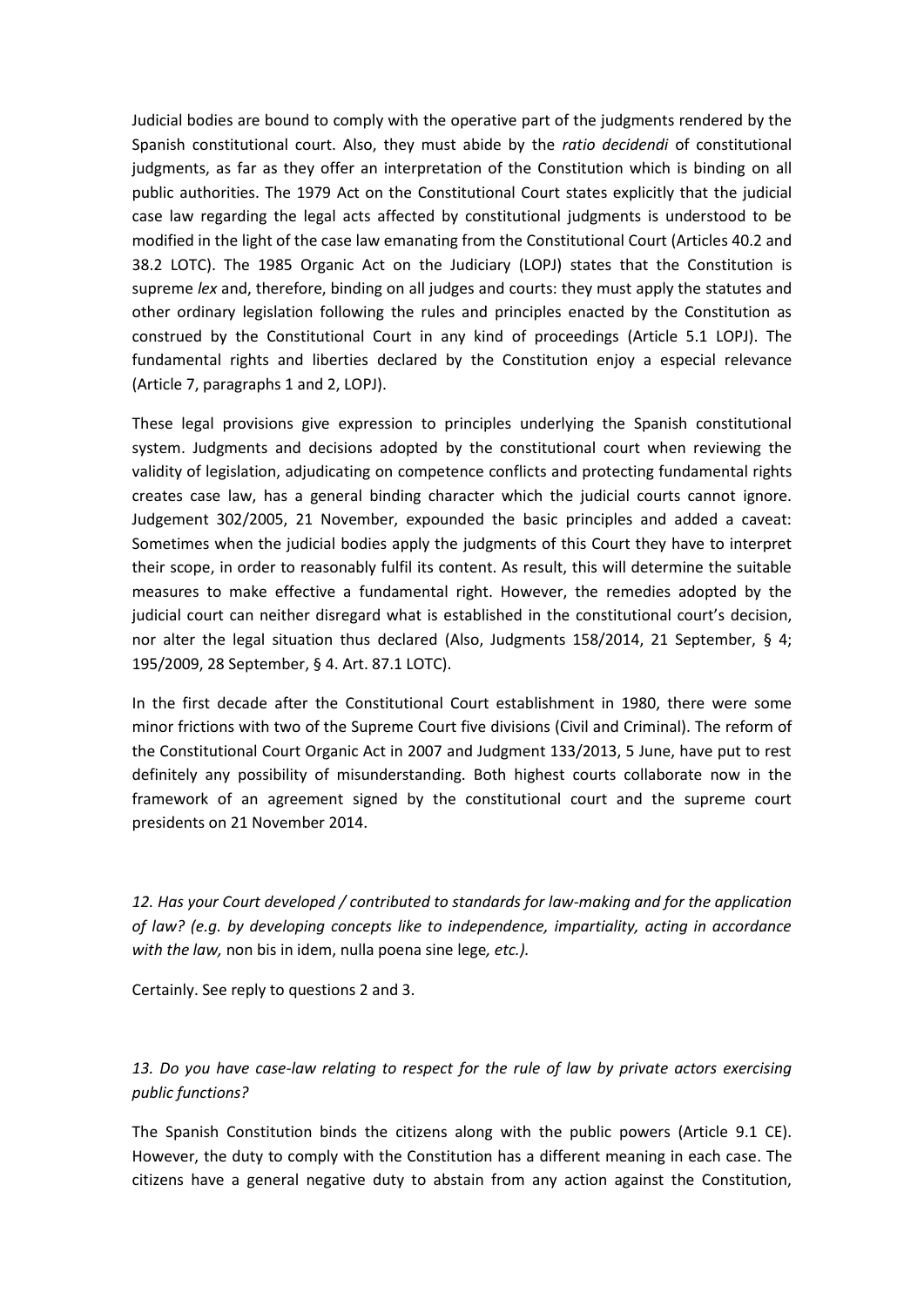regardless of any specific positive duties they also might have in the military or tax fields (Articles 30 and 31). As for the public powers, they have a general positive duty to exercise their functions according to the Constitution. That is to say, once public authorities take up office, they must respect and follow strictly the Constitution, which does not mean they must agree with its full content: they can aspire to modify any constitutional provision, as far as they do so respecting the legal procedures (Article 166 CE; Judgments 101/1993, 18 November, § 3; 48/2003, 12 March, § 7; 42/2014, 25 March, § 4; 259/2015, 2 December, § 7).

For historical reasons, the Spanish Constitution of 1978 provides a large array of safeguards for fundamental rights, which cannot be limited for being used with an unconstitutional purpose. A militant democracy, in the sense of a legal system requiring not only the respect, but the positive adherence to the present Constitution, has no place in Spain. This conception has clear consequences in the construction of the freedoms of thought, expression and information and rights to political participation, because it implies the necessity to differentiate between those activities contrary to the Constitution and those consisting in the dissemination of ideas and ideologies. The democratic and representative system is grounded in pluralism and the free exchange of ideas. Therefore, public authorities are prevented from any activity whatsoever intended to control, select or determine the public circulation of ideas (Judgments 235/2007, 7 November, § 4; 52/2017, 10 May, § 5). Individual liberty protects also political parties, which are not public powers nor State bodies. They can only be asked to respect the constitutional values in their activities, which is compatible with the whole ideological liberty (Judgment 48/2003, § 10).

On another front, Spanish case law admits to some degree that fundamental rights are relevant in relationships among individuals. Certainly, Article 53.1 of the 1978 Constitution establishes that public authorities are bound by fundamental rights. However, case law has declared that this provision does not imply a complete exclusion of other possible subjects: in light of the social State clause, it is unmistakable that the beneficiary of constitutional rights should enjoy them in social life also (Judgment 18/1984, 7 February, § 6). The Spanish court has declared that private activities can violate fundamental rights; it has declared, furthermore, that citizens are entitled to constitutional individual redress whenever judicial courts do not protect fundamental rights effectively in private law cases. Relationships between individuals are not excluded from the application of the principle of equality, for example. Article 1.1 of the Constitution declares equality to be a superior value of the whole legal system; and Article 9.2 CE provides that public authorities should promote conditions which ensure that the freedom and equality of individuals and of the groups to which they belong may be real and effective. Nevertheless, fundamental rights in private situations are nuanced to make them compatible with other legal principles, particularly the freedom of contract and individual autonomy (Judgments 177/1988, 10 October, §§ 4 and 5; 171/1989, 19 October, § 1; 2/1998, 12 January, § 2; 27/2004, 4 March, § 4).

*14. Are public officials accountable for their actions, both in law and in practice? Are there problems with the scope of immunity for some officials, e.g. by preventing an effective fight*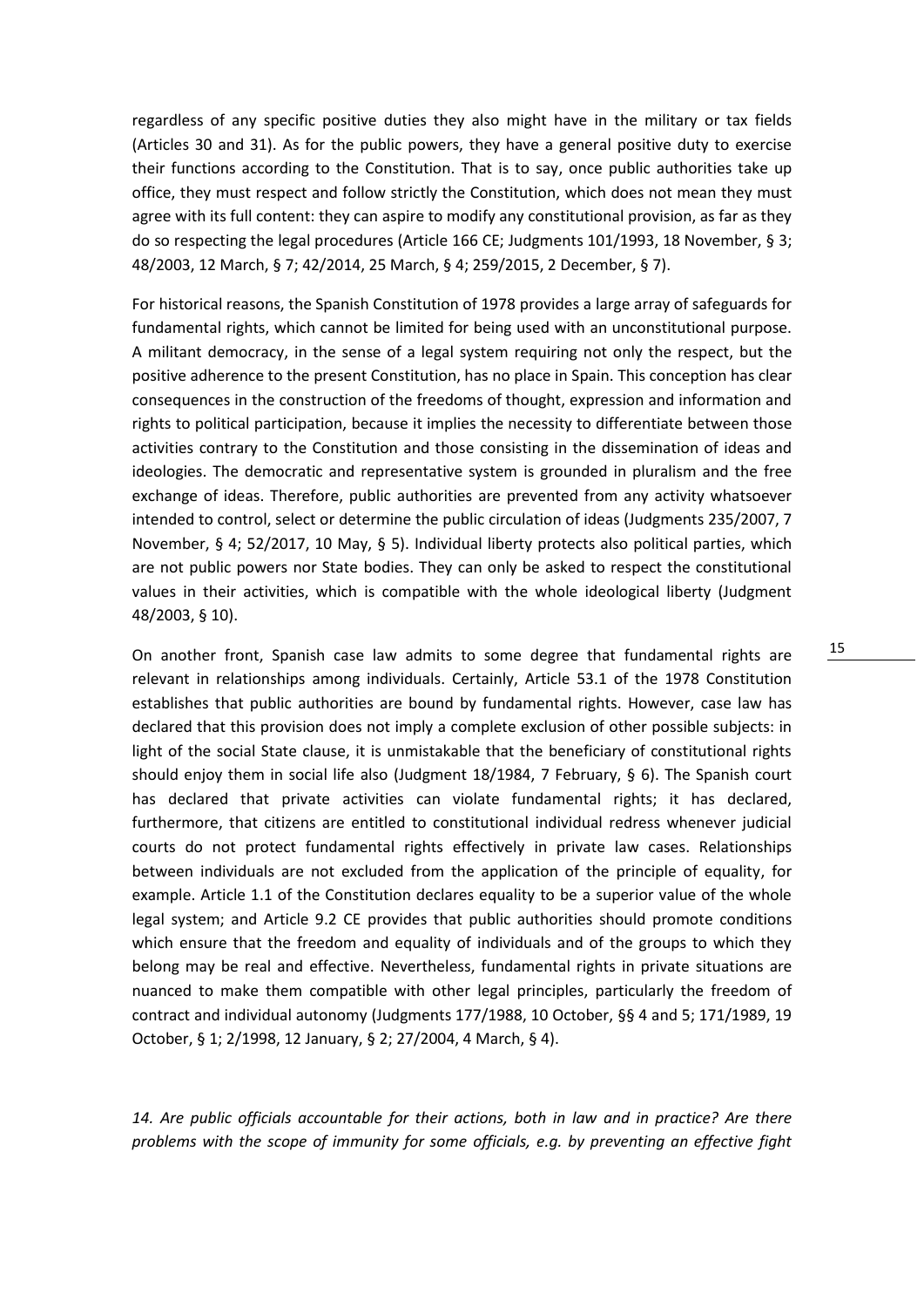## *against corruption? Do you have case-law related to the accountability of public officials for their actions?*

The Spanish Constitution ensures "the accountability of the public authorities" as an essential ingredient to the rule of law. This general principle is declared in Article 9.3 of the Constitution and inspires different elements in the constitutional architecture. It can be mentioned, among others, political and criminal liability of the president and cabinet members of the Executive branch (Articles 102 and 108 CE); state liability form damages caused by public Administrations (Article 106.2 CE) as well as the authorities and public officers themselves (Articles 103 and 136. 2 CE). The judges, independent and subject only to the rule of law, are also "liable" (Article 117.1 CE). This principle applies also to the whole of the judicial power: the State is liable for "damages caused by judicial errors as well as those arising from irregularities in the administration of justice" (Article 121 CE).

Public officials are liable even in time of emergency: "Proclamation of states of alarm, emergency and siege shall not modify the principle of liability of the Government or its agents as recognised in the Constitution and the law" (Art. 116.6 CE). These extreme situations are governed by a specific law (Organic Act 4/1981, 1 June). The Constitution notes that "Unjustified or abusive use of the powers recognised in the foregoing organic law shall give rise to criminal liability where it is a violation of the rights and liberties recognised by the law" (Article 55.2 CE).

Constitutional case law has declared that officers elected by citizens should never confuse the implementation of their legitimate political goals with the illegal exercise of the public authority they have been temporarily granted. No fundamental right is violated when a public authority is convicted for the commission of a crime by a judgment delivered by a court after a public trial with all due guarantees (Order 154/1992, 25 May). Disbarment from office and the concomitant prohibition to run in future elections after a criminal conviction for crimes carried out in the exercise of public functions is not unconstitutional: those who exercise public office can be expected to behave in an exemplary way, given that they act as representatives of the citizens (Judgment 151/1999, 14 September, § 3).

It might be relevant to underscore that liability of public authorities has been reaffirmed in Spain in difficult cases. For example, the disappearance and murder of two young people in 1983, in the context of the dirty war carried out in those years against the terrorist organization ETA, ended up in prison convictions to the then Home Affairs Minister and other significant state security officers, as well as several police force officials and servicemen. The Constitutional Court dismissed the fundamental rights appeals brought against those convictions, observing that no constitutional breaches were discernible (Judgment 69/2001, 17 March, and connected).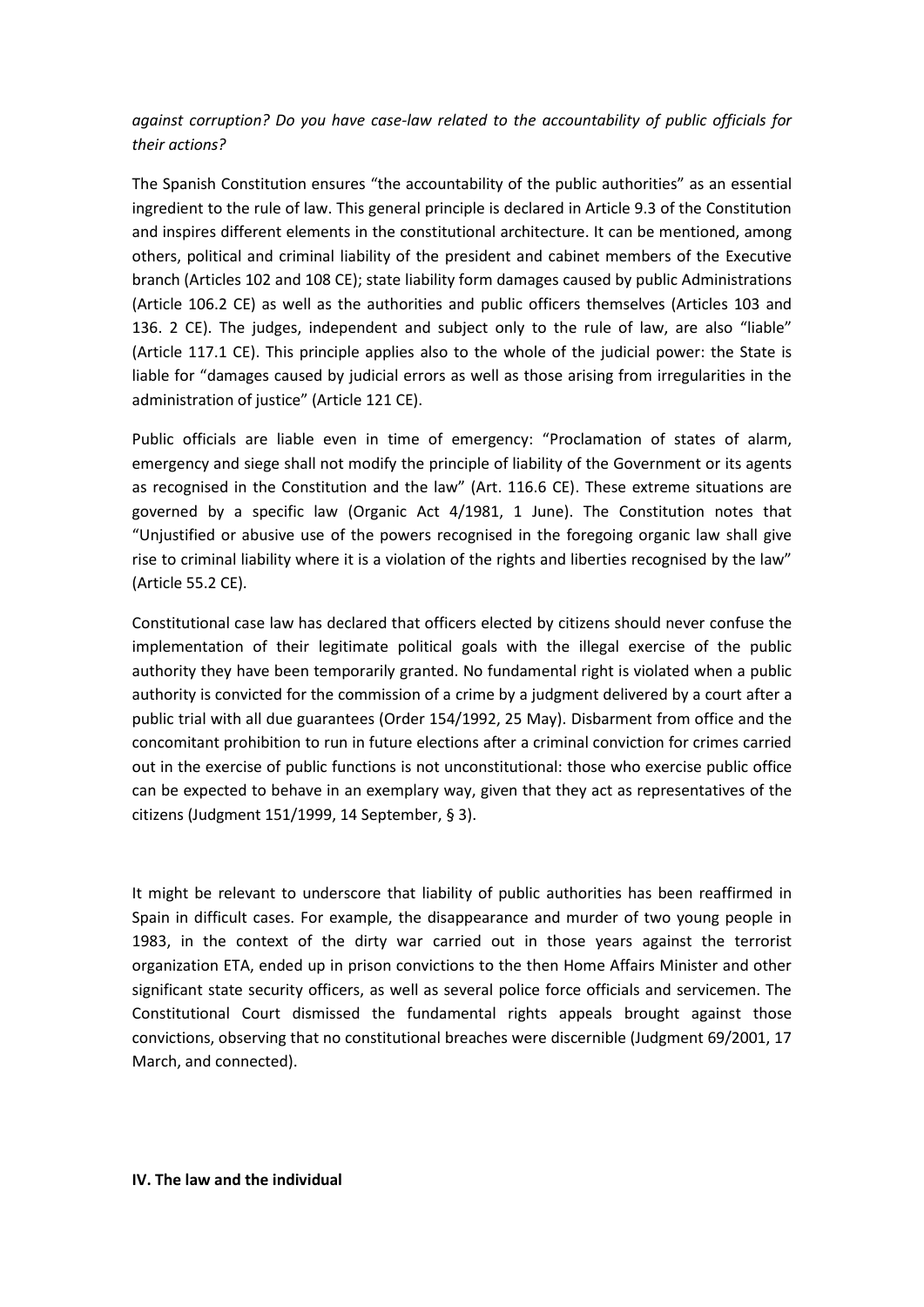*15. Is there individual access to your Court (direct / indirect) against general acts / individual acts? Please briefly explain the modalities / procedures.*

The 1978 Spanish Constitution has established a constitutional court with jurisdiction to adjudicate on the constitutionality of the laws, the protection of fundamental rights and liberties and the resolution of conflicts among State bodies and among State general institutions and Autonomous Communities. The Court is a constitutional body, governed by Title IX of the Constitution, as well as Articles 95 and 123. The Court has been established as an autonomous institution, separate from the Judiciary (Titles IX and VI). The Court is unique within its order; it exercises jurisdiction over the whole national territory and its seat is located in Madrid (Article 1 LOTC). The Court is the supreme interpreter of the Constitution and also the superior jurisdictional body in constitutional guarantees (Article 123 CE, Article 1 LOTC). No conflict of jurisdiction or competence can be formulated against the Court. Its decisions cannot be reviewed by any other jurisdictional body of the State. Any public activity that contradicts or undermines the Court jurisdiction is null and void; it could be so declared *ex officio* by the Constitutional Court (Article 4 LOTC; Judgment 133/2013, 5 June).

Constitutional review of legislation in Spain is mixed. The Constitutional Court is empowered to declare null and void any act of Parliament, or any other provision having the force of law, that runs against the Constitution. However, the judicial courts must examine whether the laws they apply in individual cases might be contrary to the Constitution. In case they think so, they can refuse application to any act passed before December 1978, when the Constitution took effect, unless they rather submit a question of unconstitutionality (Judgment 4/1981, 2 February,  $\S$  1); in regard to legislation passed later than the entry into force of the Constitution, judicial courts should always request from the Constitutional Court a ruling on the validity of legal provisions before giving final judgment (Article 165 CE; Judgments 17/1981, 1 June; 23/1988, 22 February). Nevertheless, Spanish courts apply European Union law, whose norms prevail over those of its Member States. The Spanish Constitutional Court has accepted that, as a consequence, regular courts can refuse application to national legislation in contradiction with European rules in the terms defined by the Court of Justice (Declaration 1/2004, 13 December, § 4; Judgments 28/1991, 14 February, § 6; 145/2012, 2 July, §§ 5-7; 61/2013, 14 March, § 5).

Individuals are entitled to have their fundamental rights and liberties protected by the Constitutional Court. This protection can be achieved in an indirect manner, whenever a judge refers to the Constitutional Court a question on the validity of legislation that governs the disposition of the case (Article 163 CE; Judgment 133/1987, 21 July, § 1). Direct protection from the Constitutional Court is provided in individual complaints proceedings (*Amparo* appeal: Articles 53.2 and 161.1.b CE). This remedy only lies after all legal remedies have been exhausted before the competent judicial courts: civil, criminal, administrative, social or military. Citizens cannot challenge directly an statute in *amparo* appeals; but the Constitutional Court can review the validity of legislation applied by a judge in a specific case (Articles 42 and 55.2 LOTC; Judgments 41/1981, 18 December, § 1; 83/2016, 28 April, § 11).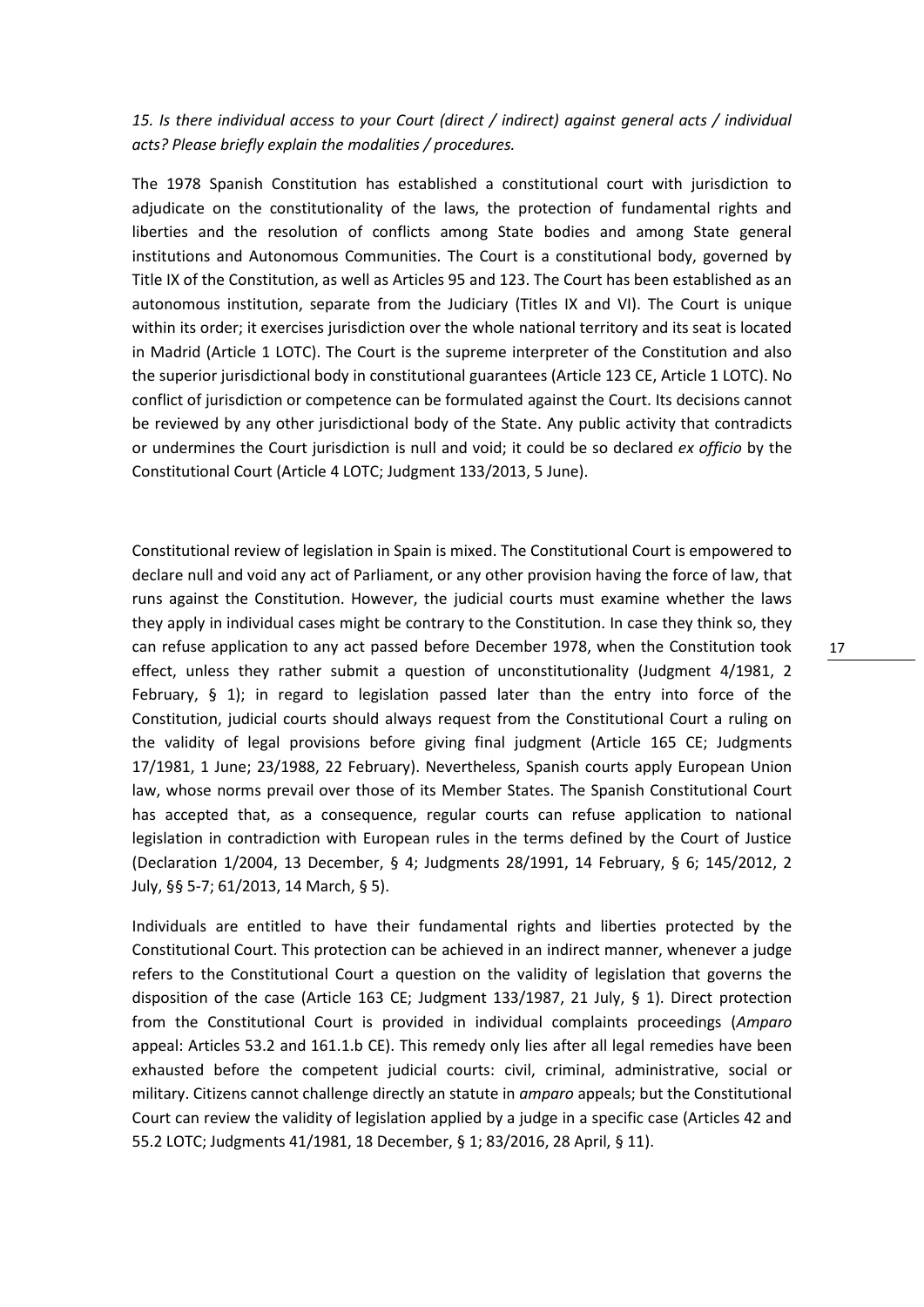*16. Has your Court developed case-law concerning access to ordinary / lower courts (e.g. preconditions, including, costs, representation by a lawyer, time limits)?*

The Spanish Constitutional Court has developed an extensive case law concerning access to justice, grounded on the fundamental right to an effective remedy (Article 24.1 CE, equivalent to Art. 6.1 ECHR). Only some general ideas can be offered here,

There is constant case law stating that the right to an effective remedy includes the right to obtain a judicial decision on the merits of the case when no legal obstacles prevent it. This right is also satisfied when the judicial decision dismisses a civil or criminal case without reaching the merits, as long as that decision is the consequence of the reasonable and proportionate application of a procedural rule (Judgments 107/1993, 22 March, § 2; 158/2000, 12 June, § 5; 39/2015, 2 March, § 5).

There are many aspects to take into account when it comes to the access to courts. In general, the case law makes a difference between the constitutional protection of access to trial and access to any later appeal established by law. The right to receive a judgment on the merits of the case is at the heart of the constitutional right of access to justice and is specially protected. However, once a decision on the merits has been rendered by a court of law, the right to appeal is less stringent: it depends on the terms of the law creating the revision procedure and the rights of the remaining parties to the execution of judgments must be taken into account (Judgments 37/1995, 7 February; 149/2016, 19 September). The only appeal that legislation is bound to create is connected to the right enjoyed by everyone convicted of a criminal offence by a tribunal to have his conviction or sentence reviewed by a higher court (Judgments 76/1982, 14 December, § 5; 48/2008, 11 March, § 2).

Economic conditions for access to justice are defined by law, but they must respect Article 24 CE. Court fees and costs may constitute an unlawful restriction on access to justice if they are too high or disproportional (Judgments 20/2012, 16 February; 140/2016, 21 July). The Spanish Constitution acknowledges the right to legal aid to whomever demonstrates they lack enough economic means to plea or to defend themselves (Art. 119 CE; Judgments 16/1994, 20 January, § 3; 128/2014, 21 July, § 3).

#### *17. Has your Court developed case-law on other individual rights related to the rule of law?*

See the answers to questions 2 and 3.

*18. Is the rule of law used as a general concept in the absence of specific fundamental rights or guarantees in the text of the Constitution in your country?*

No. Constitutional case law refers to the rule of law (*Estado de Derecho*) along with some other provisions in the Constitution of 1978 which are relevant to the case at hand and more specific: usually fundamental rights or rules governing legislative or judicial institutions. Where appropriate, the Court case law will apply, along with the general idea of the State of